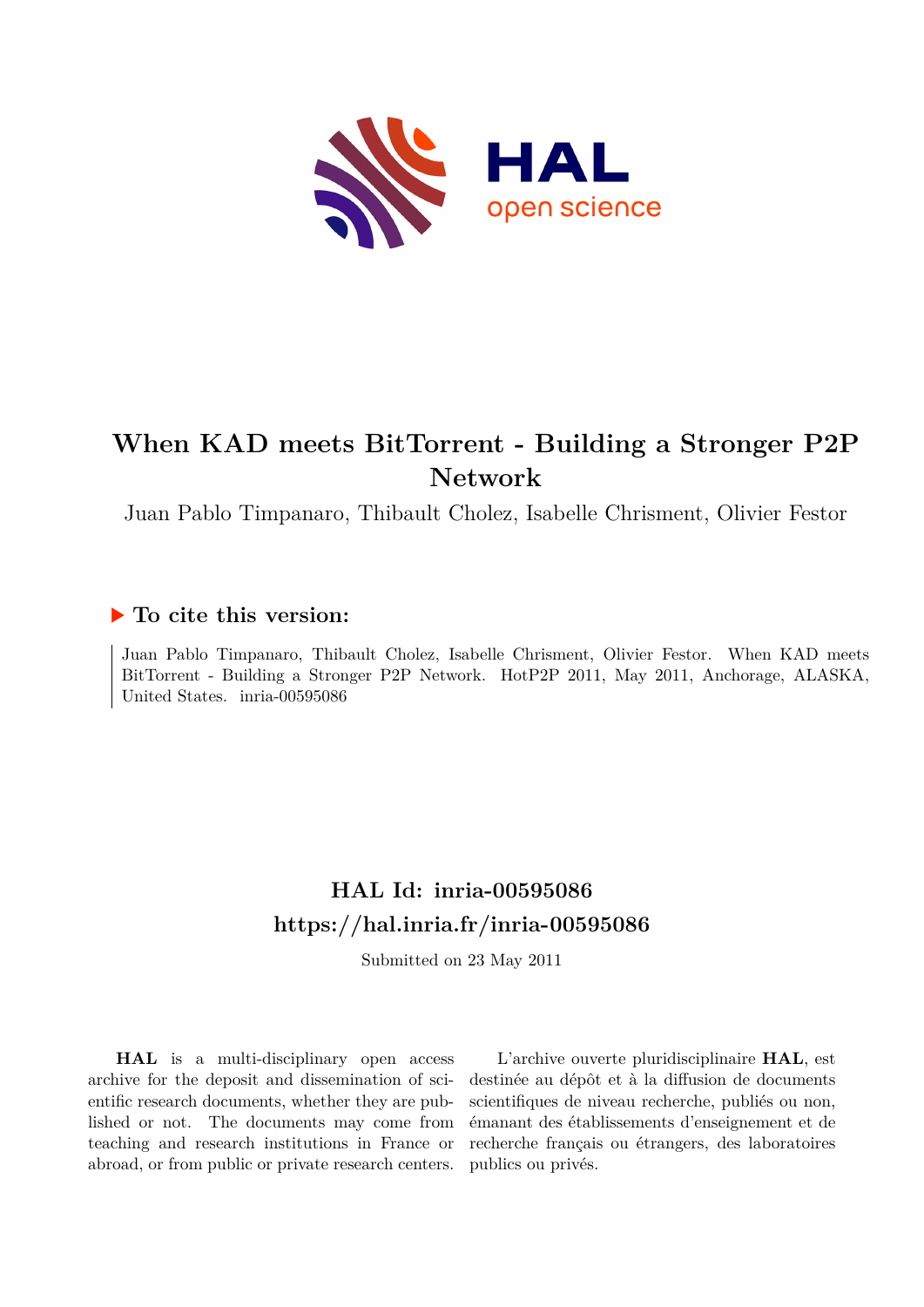# When KAD meets BitTorrent - Building a Stronger P2P Network

Juan Pablo Timpanaro, Thibault Cholez, Isabelle Chrisment\*, Olivier Festor INRIA Nancy-Grand Est, France \*LORIA - ESIAL, Henri Poincare University, Nancy 1, France ´ Email: {juanpablo.timpanaro, thibault.cholez, olivier.festor}@inria.fr

Email: {isabelle.chrisment}@loria.fr

*Abstract*—The current wave of evolution that leads BitTorrent towards a fully decentralized architecture is both promising and risky. Related work demonstrates that BitTorrent's Mainline DHT is exposed to several identified security issues. In parallel, the KAD DHT has been the core of intense research and was improved over years. In this paper, we present a study that motivates the integration of both worlds. We provide a performance comparison of both DHTs in terms of publishing efficiency. We investigate the security threats and show that the current BitTorrent Mainline DHT is much more vulnerable to attacks than KAD. On the other hand, we demonstrate that the file download service provided by BitTorrent outperforms the one of KAD. Given the strengths and weaknesses of both DHTs, we propose a design in which the two P2P networks can be merged to form a fully distributed, efficient and safe P2P eco-system.

*Index Terms*—KAD; BitTorrent; DHT; Performance; Security; P2P architecture

#### I. INTRODUCTION

According to a recent study on Internet traffic [10], P2P applications still generate a large part of it. Among these P2P applications, BitTorrent is the biggest source being ranked first with over 5 million simultaneous users. Despite its success, BitTorrent has recently suffered from several legal issues and complaints from music and movie companies, including legal actions to successfully shut-down major trackers sites, such as The Pirate Bay or Mininova. This accelerated the evolution of the network towards a fully distributed approach offering the same level of service than a central tracker. That is precisely the purpose of the Mainline DHT embedded in the major Bit-Torrent clients since 2006. Alternatively, a second distributed implementation by the Azureus client was developed, however, it is only used by the Vuze client (previously Azureus). For this reason, we chose to study the Mainline DHT, which is widely implemented.

The same study [10] shows that eDonkey is the second most popular P2P network with around 2 million users. The main client of the eDonkey network, eMule, introduced in 2004 a new fully decentralized P2P network called KAD which was also designed to be compatible with eDonkey. Since the shutdown of the major eDonkey servers in the past years after lawsuits, KAD gained popularity. Thanks to its fully distributed architecture and the open-source nature of its clients (eMule and aMule), KAD has been widely studied and improved. The DHT is mature and evolved towards a robust DHT able to deal with both scale and security.

Given these facts, we argue that BitTorrent could easily benefit from the KAD DHT performance and features for indexing contents while KAD could benefit from the performance of the BitTorrent download protocol, both networks taking advantage of this collaboration. We provide the scientific evidence to motivate this shift. For this purpose, we make the following contributions:

- We compare the performance and properties of both BitTorrent Mainline DHT and KAD DHT.
- We investigate the security mechanisms in place in KAD and compare them with those in Mainline DHT.
- We compare the download protocols performance of both networks
- We propose a new architecture which merges the strengths of KAD at a DHT level (security and indexation scheme) and the BitTorrent download protocol.

To our knowledge, this is the first work that brings together a comparison between these two networks through real world experiments. It is also the first that offers an integration design for both worlds.

The document is organized as follows. In section II, we introduce both KAD and BitTorrent P2P architectures. In section III we summarize the work done on both performance evaluation and security for either BitTorrent and KAD. Our joint evaluations regarding performance and security are made in section IV and V respectively. Focus on the download protocols is made in section VI. The design of an integrated architecture merging both worlds is finally proposed in section VII. A discussion is presented in section VIII and finally a conclusion on the proposed integration and future works are given in IX.

#### II. BACKGROUND ON KAD AND BITTORRENT

While BitTorrent and KAD are both P2P networks providing a file sharing application, they use two different architectures to achieve this purpose. The file download service can be mainly divided in three steps: first, a user must retrieve through a search engine a list of possible files being given a set of keywords, second the client must retrieve the sources of the selected files, third it has to initiate connections towards those peers to download the file.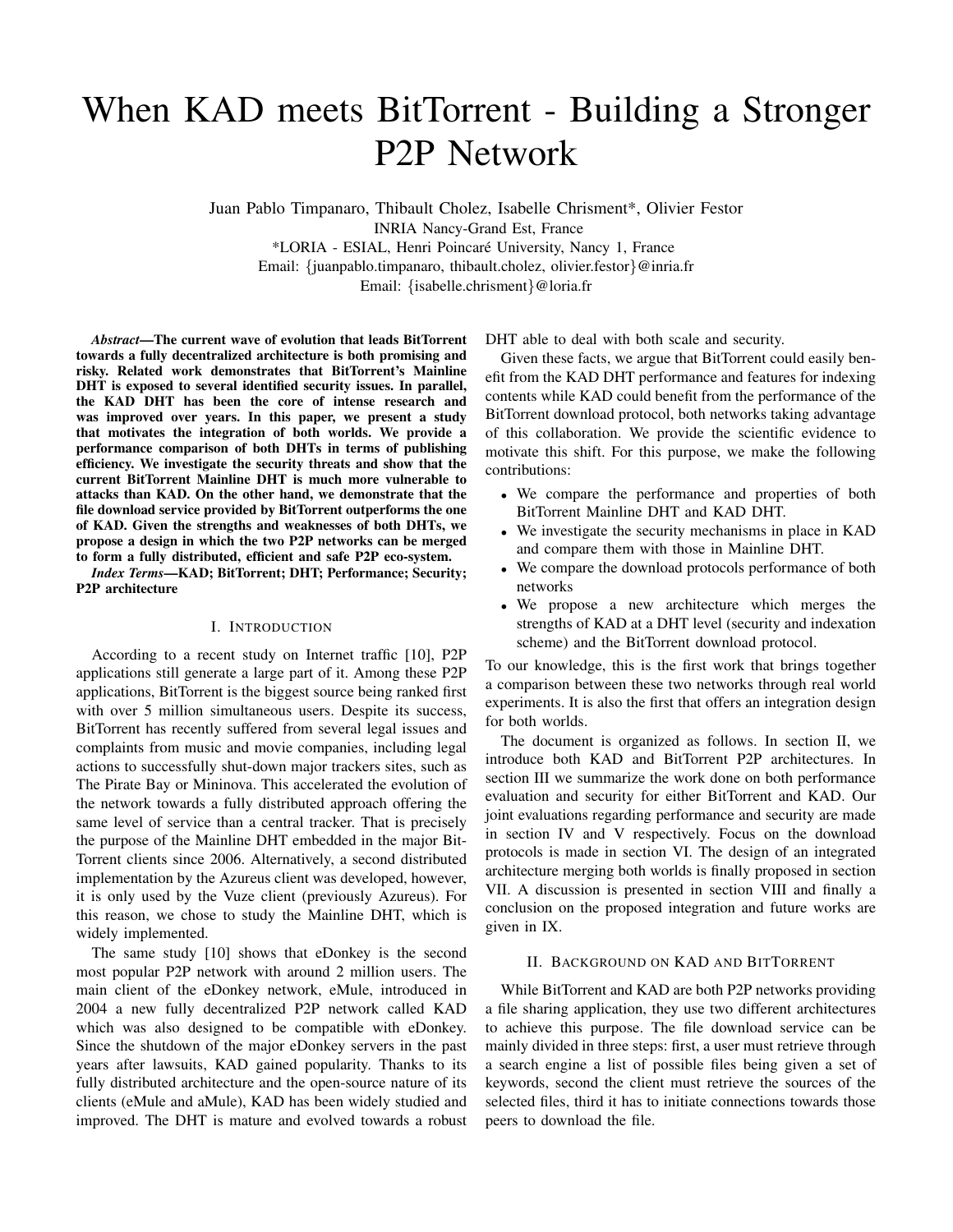#### *A. BitTorrent architecture*

In the regular BitTorrent architecture, the first step is done by using the search engine of a website indexing and delivering torrent files. A torrent file is a collection of several data: the hash of the shared file and its pieces, the IP address of the tracker server in charge of listing the peers sharing that file. The second step is done by contacting the tracker to discover the peers composing the swarm, which is a file-centered entity composed of both seeders (peers that have already completed the download) and leechers (peers currently downloading) interested in a file. Finally, the client connects to these peers in order to download the file following the specific BitTorrent protocol for peers and pieces selection, including the tit-fortat mechanism, which are actually the core of the BitTorrent protocol.

Retrieving the first peers to join the swarm is normally achieved through a central tracker but BitTorrent introduced DHTs so as to distribute this service. Currently, two distributed trackers can be found for BitTorrent, both based on a Kademlia distributed hash table. The Azureus DHT came first, and it is only used by this client. In second place, the Mainline client introduced its DHT a short time after and it was adopted by the other major clients. Both provide a simple indexation mechanism, in which, being given the ID of a torrent file<sup>1</sup> a peer can perform a DHT lookup to retrieve the list of peers already sharing the file. Like the central tracker, once the first peers have been retrieved, the new peer can join the swarm and share with the others.

#### *B. KAD architecture*

KAD is also based on the Kademlia protocol but achieve every step of the file sharing service in a fully distributed way thanks to its double-indexation mechanism. The first level associates keywords with files whilst the second associates files with sources (peers sharing the file). When a file is shared by a peer, the raw data and all the keywords composing its name are hashed separately with a MD4 function generating a KADID for each piece of information. Those KADIDs are then published into the DHT. The information concerning the file (fileID, filename...) are published towards the hash of each keyword (keywordID) to link them to the file. Second, the peer publishes its own information (KADID, IP address, port) towards the hash of the file to be referenced as a potential source. While the second level of indexation is similar to the service proposed by in BitTorrent's DHT, the first level indexing files with keywords is particular to KAD and allows to avoid any central component. Considering the search side, KAD DHT allows a peer to retrieve a list of files being given a set of keywords and a list of peers being given a fileID.

#### *C. Kademlia DHT*

As mentioned, the current widely deployed DHT are based on the Kademlia reference design [14] even if they differ between each-other in their implementation. Each node of Kademlia and each stored information has an identifier (commonly of 160 bits) setting its position in the address space of the DHT. All routing tasks are based on the XOR metric used to evaluate the distance between two peers, or between a peer and a key. Routing is done in an iterative way and with parallel lookups by using lookup requests to discover new peers close to a specific address. The routing table is composed of groups of contacts (called a K-Bucket) organized in a binary tree so that the closer an ID is to the current node, the more peers it knows for this part of the DHT. The peers able to index information are those that are close enough to the published hash. This distance is called the "tolerance zone" and is set to the first common 8 bits (most significant). After accepting a publication request for a given resource, a peer is in charge of indexing this specific content, and to answer the related search requests.

#### III. RELATED WORK

Considering BitTorrent as a two-components application, the central-tracker and the swarm, we can argue that it has been the core study in many research works. However, almost all the studies on BitTorrent are focused on the swarm part and the tracker side but very few on BitTorrents two DHTs, the Mainline DHT and the Azureus DHT. Among those, Wolchok et al. [21] conducted a monitoring study on the Azureus DHT. They clearly show how this DHT can be crawled thanks to a Sybil attack, so as to rebuild from scratch a BitTorrent search engine as well as to monitor pirate's behavior. While monitoring the Azureus DHT, the authors of [8] considered the performance of the lookup algorithm and propose new parameters for it reducing the lookup time at the cost of a moderate overhead. Finally, Crosby et al. conducted a detailed comparative study of the two DHTs in [7]. They point out the difference of performances between the two DHTs despite the fact that they are both based on Kademlia and implement the same service. They also highlight many design and implementation problems affecting both the security and performance of these DHTs.

Regarding the security of BitTorrent's DHTs, even fewer studies exist. In our previous work [19] we showed how the Mainline DHT network is wide open to attacks that can dangerously hurt the network, putting in jeopardy users privacy as well as the network performance itself. Recently, Jetter et al. [11] proposed a self-registration mechanism, as a way to avoid a Sybil attack in BitTorrent DHTs. They limit the number of peers'ID per IP, so as to avoid an attacker to launch several peers from a single machine. However, their solution require a jump to a new network, avoiding backward compatibility.

Considering KAD, its performance has been first considered in [18] in which the authors highlight the role of K-buckets in the efficiency and reliability of the routing table. Then [16] proposed a similar study but considered alternative parameters, like the number of contacts per lookup or the time window separating the lookup phase from the service. In [3] they characterize the churn and use this model to design a new

<sup>&</sup>lt;sup>1</sup>The torrent's ID is obtained by hashing the torrent file itself or using a *magnet link*.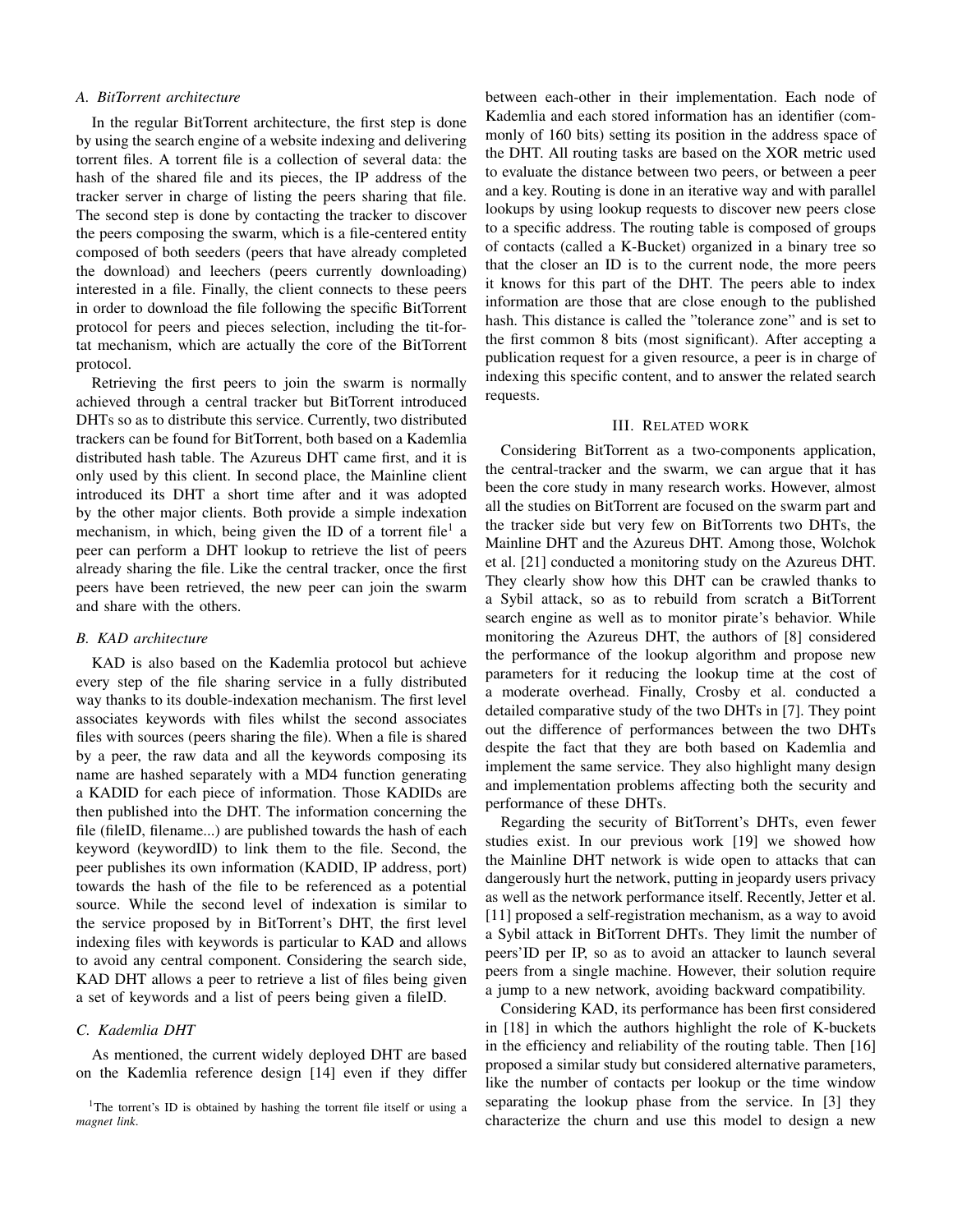publication policy taking into account the reliability of each peer based on its session time. More recently, [12] investigated the efficiency of the lookup process in KAD, and proposed a new approach to improve the consistency of the results.

KAD also suffered from a vast range of attacks during the past years, resulting in a wide set of proposed protections, which hardened the security of KAD clients. On the one hand, Steiner et al. [17] present how KAD can be misused by the well-known Sybil attack. They showed how this attack can take the control over information stored in the DHT, compromise the privacy of users and be used to launch a DDoS attack without further effort from a single computer. On the other hand, Wang et al. [20] proposed an alternative attack, called *reflection attack*, in which all the entries in the target's routing table contain the target's IP. They proposed an identity authentication to avoid this hijacking, currently implemented by KAD clients. In [13], the authors describe another way to eclipse a content by making the lookup process run indefinitely until timeout.

Finally, we assessed in our previous work [4] some protection mechanisms introduced in KAD. These mechanisms include flood protection, IP verification and identity verification, and make a KAD client resilient to most known-attacks, including the Sybil attack [17] and contacts overwriting [20] attacks. KAD's developers considered the network's flaws and turned it into a strong and mature P2P network. Despite that, some remaining flaws still exist involving more complex distributed attacks targeting specific contents on the KAD DHT as the one we presented in [6]. But we also proposed an efficient way [5] to detect peers trying to attack a DHT entry (which forge their KADID accordingly) and also the countermeasures to avoid them.

#### IV. DHTS PERFORMANCE COMPARISON

This section aims to point out the main performance characteristics of each DHT network. Despite the fact that they are based on Kademlia, the freedom let in the implementation can lead to major performance variations, as previously shown between the two BitTorrent's DHT [?].

We will focus our attention on three main features:

- Time to publish information.
- Overhead during publishing.
- Lifetime of the stored information.

We have chosen to measure the performance regarding the time it takes to publish, but not the time to search, since both operations are expected to be symmetric. In KAD the routing procedure is the same when storing or searching a given information, with a different service message type regarding the service the client is performing. In BitTorrent, both services use the same announce request, used both to publish a torrent and retrieve a list of peers already sharing it.

In all cases, the last version of aMule (2.2.6) was used to test the KAD network. The Vuze client, version 4.5, and its Mainline DHT plug-in, version 1.3.3.1, were chosen to test the Mainline DHT.



Fig. 1: Time to Publish Random Content.

#### *A. Publishing new content*

Publishing content is one of the basic function in any DHT. It mainly consists in finding the adequate peers, the closest ones in Kademlia, for that particular content and storing in them a link to the owner of this content.

The time it takes to publish a new content is a good metric to measure how well the routing algorithm performs. Therefore we conduct an experiment, aiming to measure this property, in which 1000 random IDs were published in both DHT networks during 24 hours.

In the Mainline DHT there is a type of message, Announce Peer, which publishes a content and retrieves a list of peers already sharing that content. This message has the same functionality that the Announce message in a central-tracker approach (the Announce request is sent to the tracker to join the swarm and, in the meantime, introducing the current peer and retrieving the list of seeders-leechers).

Regarding KAD, a Store message is used (for both keywords and files) in order to publish a given information, whilst a Search message provides the functionality to retrieve the sources (or files) associated to this content, opposite to the Mainline DHT, in which the same message does both operations.

An extra consideration needs to be made regarding the group of closest peers in which we will publish the content, normally called *replica set*. In KAD the replica set is formed by 10 peers, whilst in Mainline is a group of 8 peers. Therefore, to be fair enough, we will compute the time it takes a full announce in Mainline DHT (publishing in the closest 8 nodes) and the time it takes to store a content (Keyword or File) in KAD in the first 8 peers.

Figure 1 shows the experiment's results. It can be observed that both DHTs perform similar, both in the range of 30- 40 seconds. Although Mainline DHT might perform a few seconds faster, KAD includes a 3-seconds time-window between it retrieves the closest peers and it sends the publish requests. It has been proved by STEINER ET AL. in [16] that this time-window can be reduced from 3 seconds to 0.5 seconds, and the routing algorithms will perform faster, without losing performance. Taking into account this time reduction, KAD and Mainline present similar times regarding the publish process.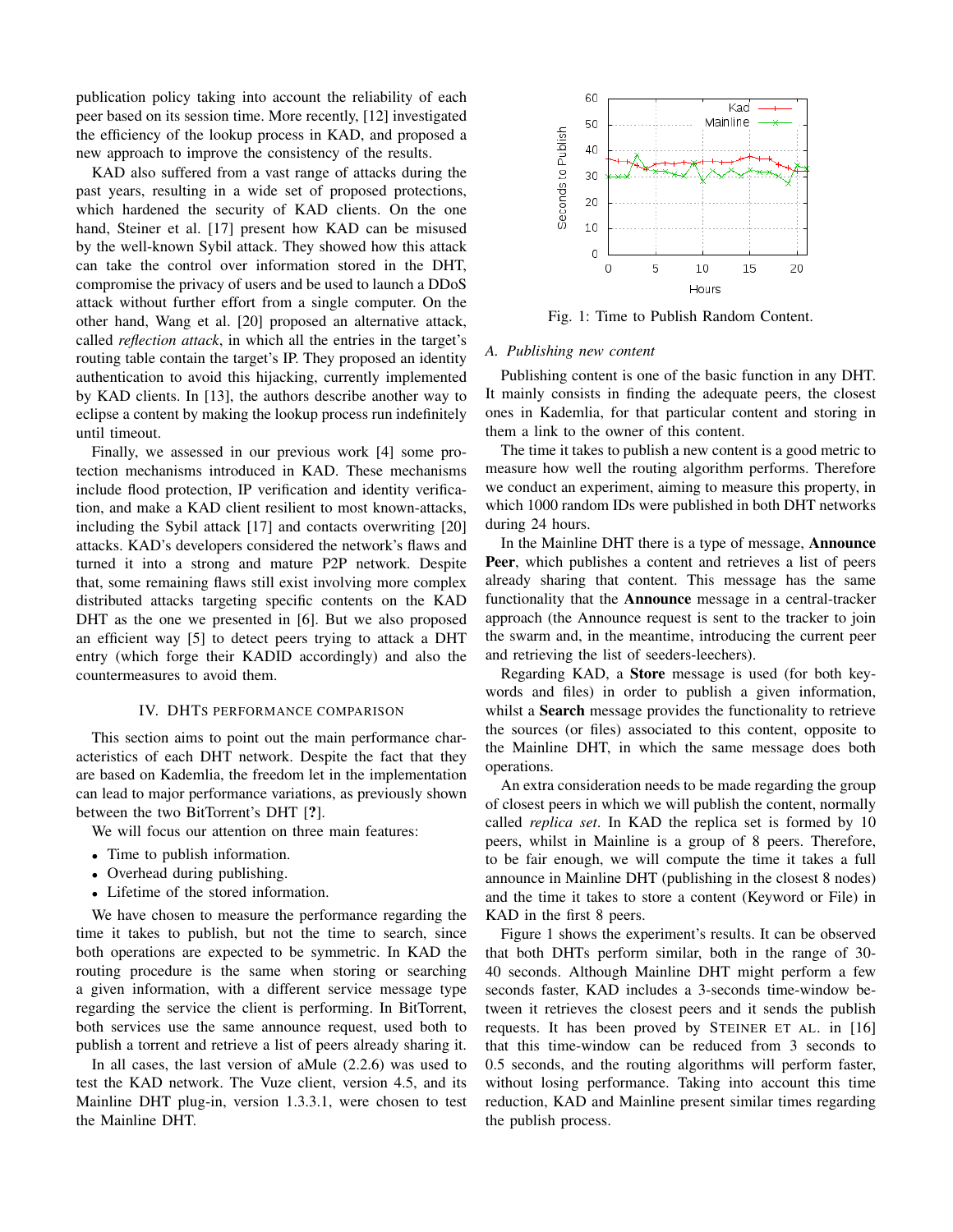

Fig. 2: Messages sent during a publish process.

#### *B. Overhead during publishing a new content*

Considering the time to publish a content is a good metric, however the number of messages used in the process needs to be taken into consideration. We compute the messages sent for the 1000 random Ids for both DHTs.

As illustrated in figure 2, the KAD DHT produces between 25 and 30 messages in average for each publication, whilst in the Mainline DHT this value claims to 40 in average. It is important to point out that these messages include routing messages and service messages. The routing messages are used to locate the closest peers, and once those peers were located, then the service requests are issued. The number of service requests is fixed, and depends on the number of peers in the replica set, therefore the difference between the number of messages is based on routing messages.

Additionally, every routing response in KAD contains 3 contacts, opposite to the Mainline DHT, in which a routing response contains 8 contacts. These extra contacts produce an unnecessary overhead, since only a sub-set of them are used to keep routing, whilst the rest are disregarded.

KAD optimizes the routing by responding with the 3 best contacts, which are sufficient to keep routing. We believe that Mainline's responses contains 8 contacts since the churn level of the network is higher, and therefore more contacts in the response might be stale.

#### *C. Information lifetime*

The lifetime of the information is extremely important, since it gives an approximation of the re-publishing rate needed to maintain the information in the network. A DHT network with a high called *churn*, needs to re-publish its data more often since the original peers which kept it in the first place might have gone off-line.

In order to measure this lifetime in both DHTs, we publish 1000 random Ids and keep the replica set. Every 30 minutes, we check how many of these peers are still alive. Figure 3 shows the measured aliveness of the peers through time.

Regarding the KAD network, it can be observed that after the first 30 minutes, 84% of the peers in the replica set are alive, and after 5 hours only 50% remain on-line. Finally after a whole day, 72% of the peers in the replica set are dead. Although these churn values might seem high, KAD adapted





Fig. 4: Measured Population.

its publication process accordingly. In KAD there are two types of content to publish, *keywords* and *files*, respectively re-published, every 24 hours and 5 hours. The keyword-file association is permanently refreshed by all the peers sharing a given file and is unlikely to be lost. 50 % of alive peers after 5 hours is an good value that allows to retrieve the source of a file between two scheduled re-publishing.

On the other hand, Mainline DHT has higher churn levels. After the first 30 minutes, only 41% of the replica set is alive, and considering that this replica set is formed by 8 peers, it means that in average, only 3 peers are on-line. This value decreases to only 9% after one day. A difference with KAD, is that there is not a time window to re-publish a content, and it depends to the original seed to re-announce itself, otherwise the content will be lost.

As long as the seed is on-line, the client will periodically publish the torrent, similar to a periodically announce to a central-tracker. However, if the original seed does not reannounce the content, it is highly likely that new peers do not find this seed, and therefore they can not start the download. This situation is similar when the tracker goes off-line, in a central-tracker approach.

Hence, high level of churn might produce stale downloads. In order to understand this churn behaviour, we computed the population variation of both networks for 5 days. Figure 4 shows the obtained results.

The Mainline DHT network presents an important variation of its population, indicating that it is more a snatch-andgo network, contrary to KAD which presents a more stable behaviour due to the nature of its participants, which stay connected long periods of time. Clearly this high dynamism of peers is linked to the low information availability we previously obtained with our experiment.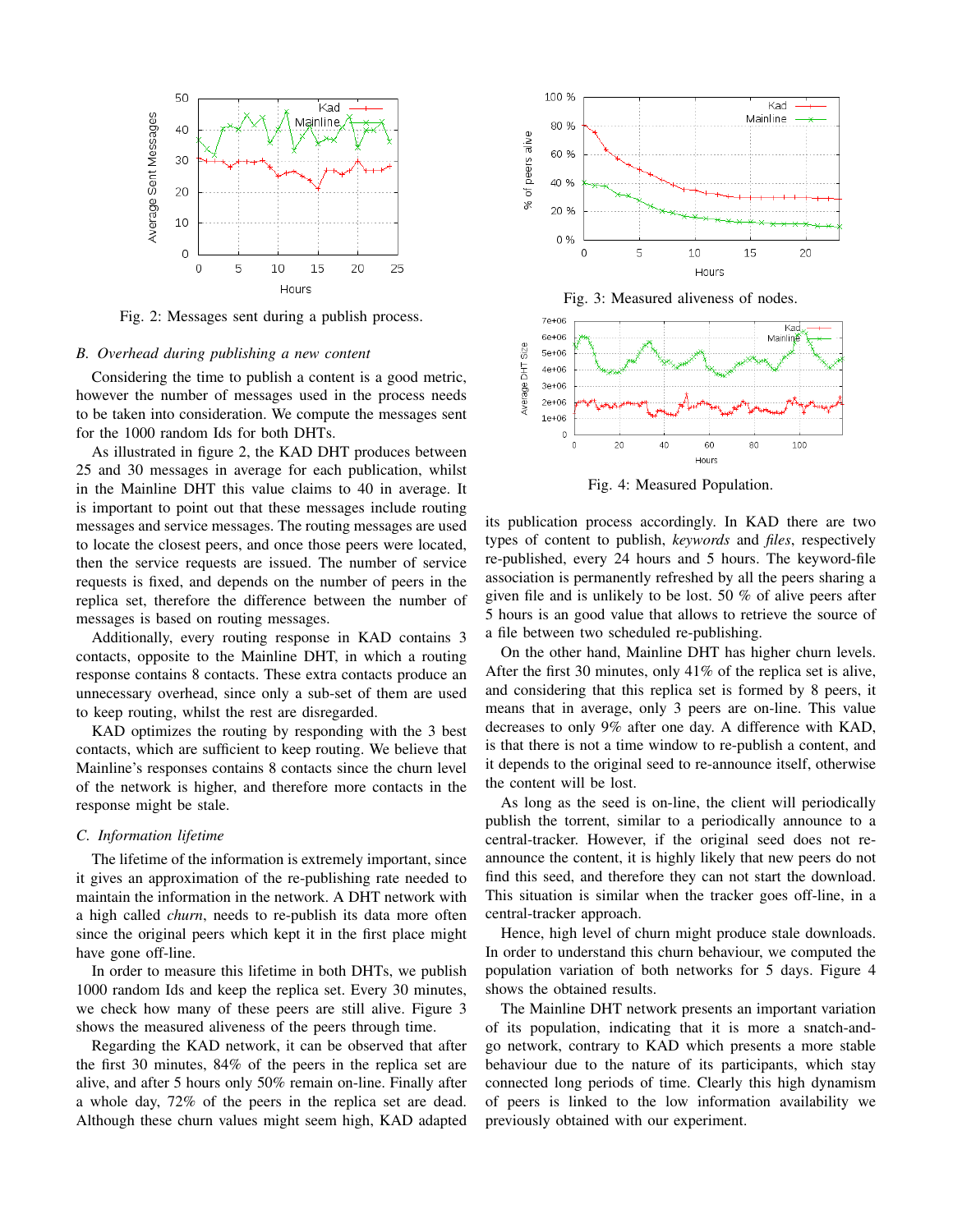Despite the fact we saw differences in the implementations of both DHTs, according to the Kademlia design, there is not a significant gap in terms of performance. This slightly gap is not sufficient to motivate a radical change in the current BitTorrent architecture.

We will show that Mainline DHT presents other weaknesses among security flaws and lack of some features, which will definitely motivate this change.

#### V. DHTS SECURITY COMPARISON

This section will be organized as follow. Firstly, we will introduce the KAD protection mechanisms that the latest aMule client includes. Secondly, a Mainline client will be tested against a basic routing table attack. Finally, conclusions regarding both DHTs will be presented.

#### *A. Protections Mechanisms in KAD*

As we showed in our previous work [4], KAD contains some protections at the routing table level which have been progressively introduced from (0.49a / aMule 2.2.1). Every protection adds more restrictions when adding new contacts, as presented in the following subsections.

*1) Flood Protection:* A flood protection mechanisms is achieved by keeping a history of all the packet received the last 12 minutes. A threshold is set as a way to restrict the maximum number of messages per peer, and in case this threshold is surpassed, the incoming messages are dropped, unless the threshold is highly overcome, in which case the peer is banned. Additionally, the client uses this protection to drop unrequested messages.

*2) IP Limitations:* The IP limitation aims to mitigate the Sybil attack from an attacker owning a single public IP. Before adding a new contact, the IP is checked, and in case it is already used, the contact is dropped. This makes a Sybil attack much harder to perform, since an attacker will need several public IPs to have a significant effect. This IP limitation also affects contacts from the same /24 subnet, since it is no possible to add more than ten contacts to the routing table coming from this subnet. Moreover, this ten contacts need to be in different K-buckets, so as not to allow an attacker owning a /24 subnet to position Sybils very closed to the target ID, and launch a localized attack.

*3) IP Verification:* Finally, an IP verification aims to avoid identity spoofing (both IP and ID) by introducing a three-way handshake before adding a contact.

This three protections stack mitigates a Sybil attack from a single IP or even a /24 subnet. It is still possible to launch a distributed attack using several IPs, however we proposed in [5] an ID distribution analysis which can successfully avoid this kind of attacks and fully compatible with the KAD network.

#### *B. Assessing Mainline DHT*

In order to establish the protection level in Mainline DHT, we ran the attack described by STEINER ET AL. in [17], commonly known as a routing table poisoning from a single



Fig. 5: Number Sybils of contacts during attack on Mainline.

peer, which is a basic attack. Successfully achieving this attack will prove that the network is open to the most basic vulnerabilities, and further complex attacks can be easily performed.

The idea of the attack is to add as many fake contacts, the Sybils, into the target's routing table. The target peer will eventually route requests through these Sybils, but especially respond with these to routing requests from other peers.

The attack consists in sending several *ping* requests (equivalent to the *Hello* request in KAD) to the same target peer, using an unique IP and different ports. A *ping* request contains the IP and port of the receiver and the ID of the sender. In our case, every *ping* message will contain a random ID varying from 0 bits to 159 bits in common to the target peer ID.

Figure 5 shows the number of contacts of the target peer. Firstly, we let the target peer bootstrap and reach a steady number of contacts, normally around 170 contacts, which are positioned in the first 22 buckets (sharing between 0 bits and 22 bits in common). At the minute 12 the attack begins, sending 160 *ping* requests. It can be observed that the routing table gets filled instantly with approximately 140 new contacts (Sybils), reaching around 310 contacts in total.

Because the target peer's first buckets are already full with normal (not Sybil) contacts, no new contacts can be added. However, launching the attack as soon as the target peer is on-line will successfully poison the first buckets, achieving a total number of 160 Sybils (one Sybil per bucket).

This first experiment consists in positioning one Sybil per bucket. However, we performed a second experiment aiming to fully fill each bucket, which means 8 Sybils per bucket. Therefore, we sent 1280 (8 \* 160) *ping* request properly scheduled to the target peer. Notwithstanding, only one Sybil succeeded to enter a bucket, because Mainline DHT does not allow two contacts in the same bucket from the same IP. This feature protects the routing table from a full poisoning (8 Sybils per bucket), but not from a partial poisoning (1 Sybil per bucket). However, this behaviour resembles an implementation limitation, more than a real security mechanism to avoid routing table poisoning. However, in the lowest buckets (the buckets close to the target), only Sybils can be found and will be returned at the end of each lookup process which is actually the major threat.

On the other hand, figure 6 shows the number of Sybil contacts during the same attack on a KAD client. It can be observed the quick increase of Sybils during time, in the case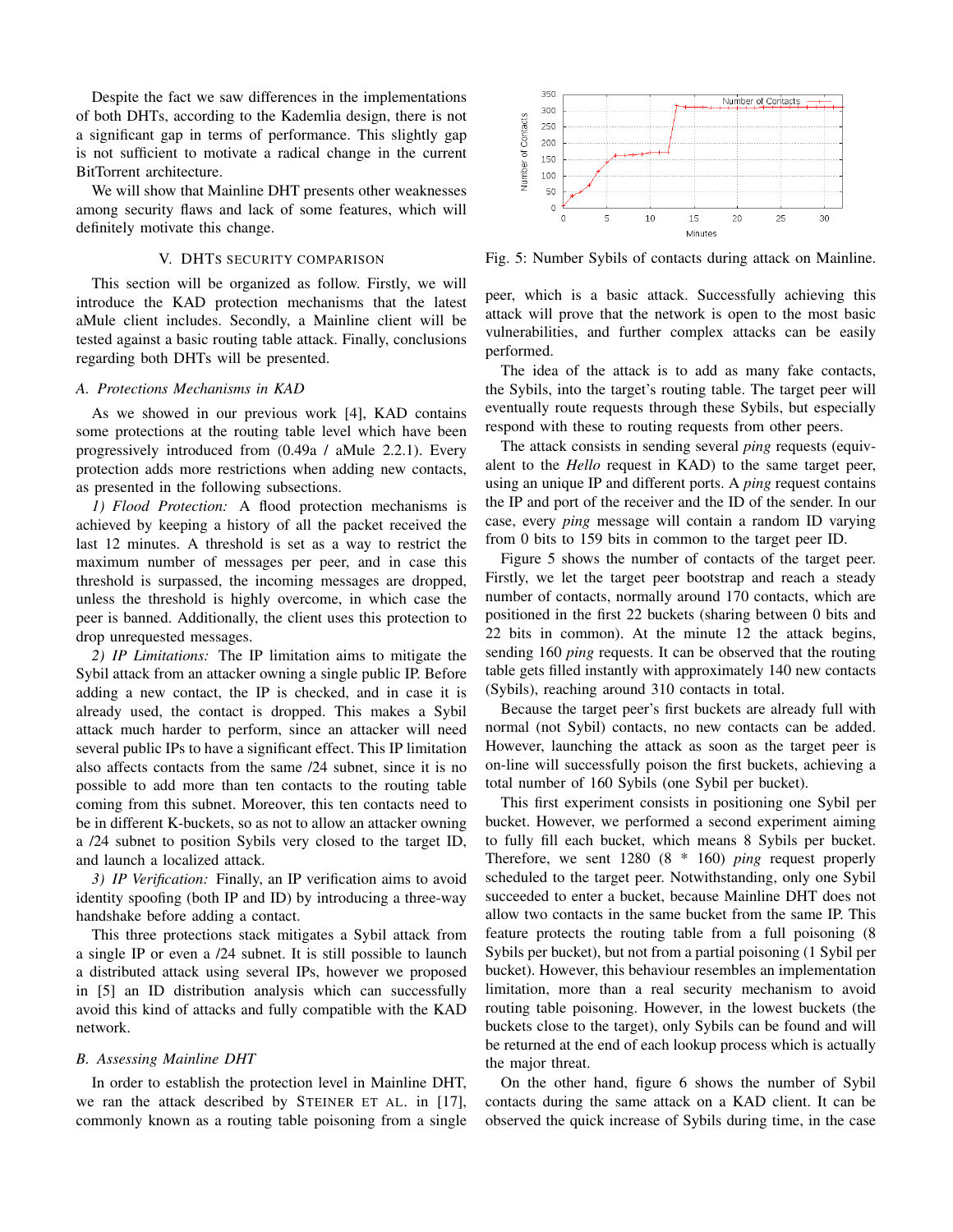

Fig. 6: Number of Sybils contacts during attack on KAD.

no protection is activated. On the opposite side, when the client enables the protections, no Sybil are place in the routing table.

We have shown that the Mainline DHT is open to the basic attack from a single machine, on the contrary to KAD, in which the IP limitation takes care of this attack. We strongly believe that this lack of protection in the network is the main reason to migrate to a more secure DHT.

#### VI. DOWNLOAD PROTOCOL

The performance characteristics along with its security features at a DHT level make KAD an excellent network. Not only because its routing algorithm achieves good lookup times, but because it is resilient to most known attacks. The churn level measured in this network is a key feature to take into consideration, since it strongly affects the final performance, even though it does not depends on the DHT design itself.

Although the DHT level is considerably important, the final users will not perceive its performance in all cases, but the performance of the download algorithm. It is pointless to have a client that can successful publish and search for a group of sources for a given file in record time, but takes a long time to download the file. Clearly, the performance of the search procedure, a DHT-based in this case, will be overshadowed by a poor download protocol.

In order to determinate the performance of KAD and BitTorrent download protocols, we conducted the following experiment. We used 50 peers from PlanetLab's infrastructure and a single 700 MB random file, to measure the time it takes to download the file for an aMule client and a Vuze client. We ran two experiments, varying the number of initial sources, or initial seeders, in the case of BitTorrent. Both terms refer to the same concept (a peer having the entire content) and will be used indistinctly.

#### *A. Download time with one Source*

Starting with one source is the normal behaviour, since the original publisher initially uploads itself as the only source, and eventually new peers complete the download and become new sources. Figure 7 shows a graphical comparison between BitTorrent clients (Vuze clients) and KAD clients (aMule clients). While BitTorrent clients achieved a total download



Fig. 8: Peers with download complete (1 source).

of the file in 315 minutes, KAD clients achieved it in 745 minutes, a bit more than 12 hours.

Additionally, figure 8 shows the percentage of clients that complete the download through time. aMule clients present a more lineal distribution, which indicates that the completeness of the download is achieved at the end by all the peers. This characteristic is expected since all the peers present the same ADSL-like bandwidth (1000kbit/s down and 300kbit/s up) and similar initial status (none of them contains the file nor pieces of it).

On the other hand, Vuze clients present a step-style distribution. This can be due to the nature of the peers selection process, however a study of the piece exchange protocol and BitTorrent's algorithms exceeds the scope of this work. Further characteristics of the BitTorrent's algorithms and an extensive analysis can be found in the work done by LEGOUT ET AL. in [2].

At this point, we can observe that BitTorrent's download protocol performs better and achieve the download in 42% of the total download time regarding KAD.

However, most of the clients trying to download a file will find themselves with a higher number of sources, since in the case of popular contents, the total number of sources climb very fast. Therefore, we conducted a second experiment, with 10 sources and measured the download times.

#### *B. Download time with ten Sources*

Although ten sources is not close to the average number of sources for a popular content (around 1000 or even more for real popular content), it might be accurate enough for small torrents, or KAD files. These small torrents or files might be alive for long periods of time, despite a low number of sources.

Figure 9 shows the time it takes to download the same 700 MB file from the Vuze clients and the aMule clients. In this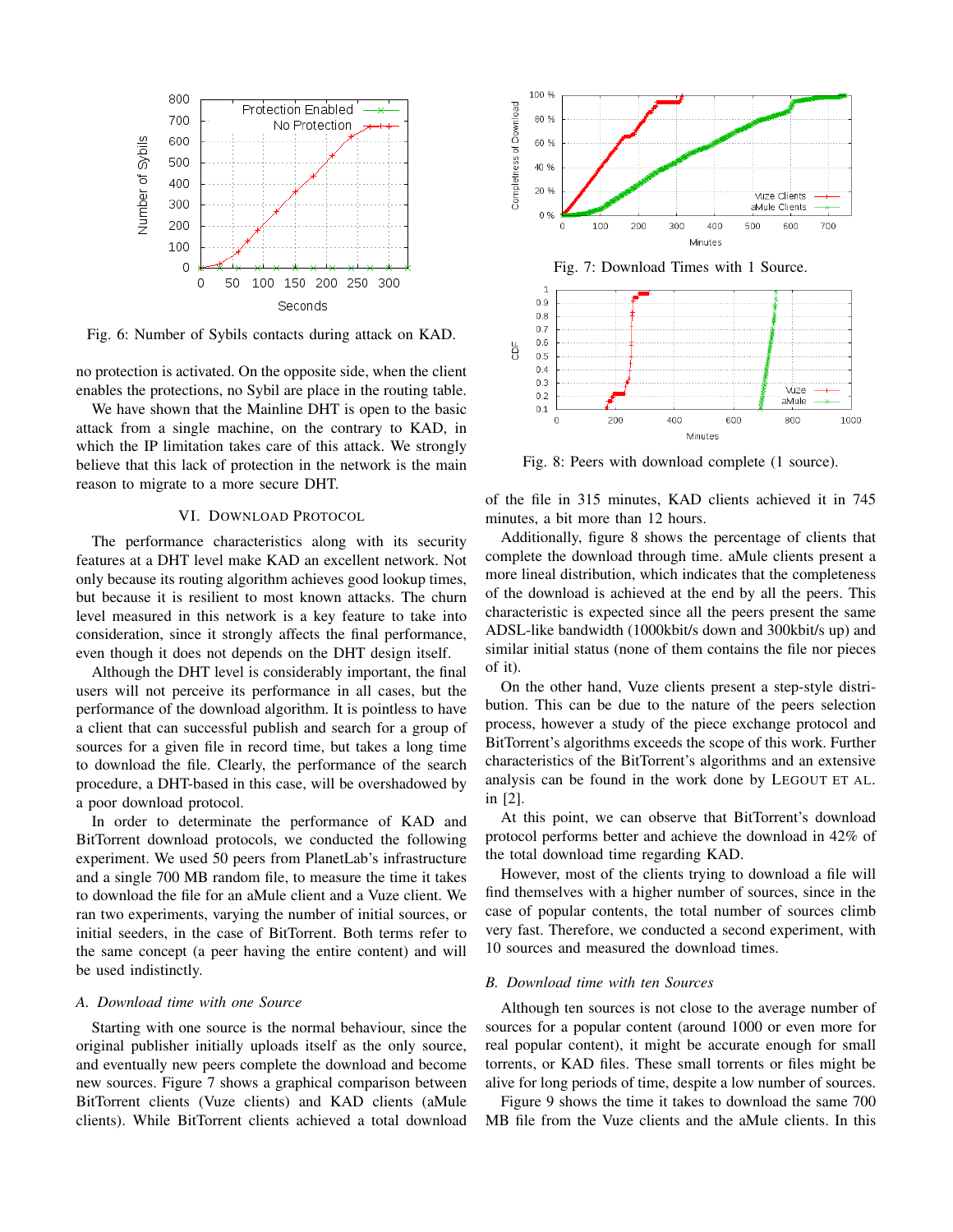

Fig. 10: Peers with download complete (10 sources).

case Vuze clients take 224 minutes to complete the download, whilst aMule clients take 395 minutes. Even though in this case the Vuze clients performed the download in 57% of the total download time regarding KAD, BitTorrent's download protocol clearly surpassed KAD's.

Figure 10 presents the cumulative distributions of peers with their downloads complete. In this case Vuze clients present a linear-like distribution, showing that a small group of peer (14% of them) complete the download at the beginning, whilst the rest complete the download close to the end.

As a conclusion it is observed that the BitTorrent's download protocol surpassed KAD's. We measured the time to download when 2% of the peers are sources (1 source among 50 peers) and when 20% of peers are sources (10 peers out of 50). In every case, BitTorrent's clients achieve the download in 50% of the time it takes to the KAD's clients to complete it. However, this experiments did not take into account concurrent downloads, in which the final results might vary.

Although we can not generalize this behaviour for every swarm configuration, we have shown the BitTorrent's download protocol performance comparing to KAD's.

#### VII. MERGING THE TWO NETWORKS: PROPOSED **ARCHITECTURE**

After an extensive analysis of these well-known P2P networks, we proposed the architecture shown in figure 11, so as to merge the best features of each approach namely, (1) KAD's DHT security properties and its 2-level indexation solution and (2) BitTorrent's efficient download protocol.

The integrated architecture has two main components: the indexation block and the download block. The download component is based on the BitTorrent download protocol, including its tit-for-tat rewarding mechanism. The indexation component is implemented using the KAD double-indexation mechanism.



Fig. 11: Graphical view of the joint approach.

A user introduces a set of keywords which defines a given content and retrieves a list of peers having that content (sources for that content). Once the user retrieves a list of peers for that content, it will join them, in order to start a download.

The KAD DHT will now also keep data from the BitTorrent network as well, allowing users to store (or search) torrents by keywords, and store (or search) sources for a given torrent. Moreover, KAD's tags can be used during the indexation process. Tags enable the user to accurately select a torrent, based on the keywords it has associated. In case of torrents, this information is already specified by the torrent's detail, so a smooth transition can be made to generate tags. Additionally, magnet links will be still useful, since the user can retrieve the list of sources, skipping the first level of indexation.

This new keyword-level indexation will complement the web-based lookup for torrents, and hopefully will replace the jungle of torrent search websites.

This architecture will allow KAD users to benefit from the BitTorrent download protocol, which has been proven to achieve excellent download times, whilst maintaining a secure and strong DHT support. On the other hand, BitTorrent users can finally leave behind an almost obsolete central-tracker approach for a fully distributed tracker, based on a well-know and mature distributed hash table.

We can see a last benefit of merging those networks. When a file has been downloaded through the BitTorrent part of the merged approach, it can then automatically be shared on the regular KAD part. In that way, even if the torrent file of the content is lost (due to lost of popularity and therefore no longer reachable in the BitTorrent network), the content is still reachable through KAD own file sharing process. As a result, KAD keeps a memory of those files that once were popular in BitTorrent, even though the torrent file is no longer available.

#### VIII. DISCUSSION

In this section we will discuss (1) Why we do not to patch up the current implementation of the Mainline DHT, and (2) Why we do not to consider well-known solutions, like identitybased approaches or a central authority for authentication.

From a security point of view, there are no disadvantages in implementing the security protections in the Mainline DHT,